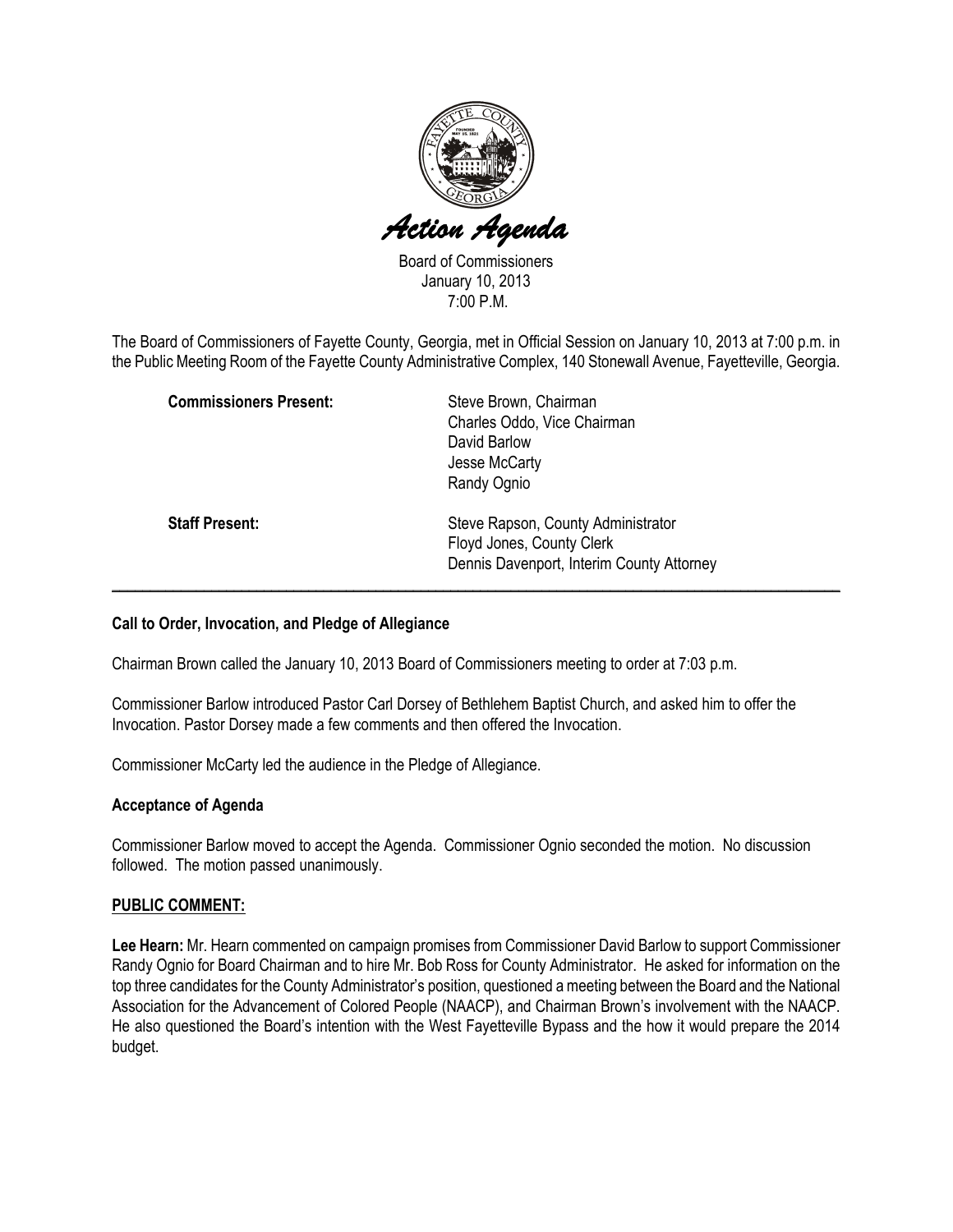Bob Ross: Mr. Ross began saying he appreciated Mr. Hearn's confidence in him as County Administrator but he would not take the job if offered to him and that he would have declined the offer. He also commented that "Things progress, be it a campaign or a military effort", that he reserves the right to "get smarter", and that he appreciated Mr. Barlow's flexibility since Commissioner Ognio runs his own business that takes time away from the County. He stated that Mr. Hearn brought up a very valid point about the budget and what direction the County would take with it. He then presented a chart to the Board entitled "Best Value" which compared Fayette County with some of its surrounding jurisdictions. After speaking of his findings, he recommended that the "Board continue the good work here in Fayette County to maintain these high standards and improve on them, and that includes refurbishing those roads that may need it."

Dawn Oparah: Ms. Dawn Oparah commented that she read in The Citizen newspaper about the previous County Attorney, and while she was unsure about the validity of the story, she felt wiping computers clean and taking public property was criminal. She continued that she did not know what the Board was doing, but she thought an investigation should be launched. She said that when a person usually leaves their job they leave something for the person who comes after them, and there should be no problem with being able to inspect the records since people were paid by taxpayer's dollars. She repeated her hopes that there would be an investigation, and if any crime had been committed she hoped it would be prosecuted.

# CONSENT AGENDA:

Chairman Brown asked to remove Consent Agenda Items 3-7. Commissioner Ognio asked to remove Consent Agenda Item 8.

Commissioner Oddo moved to approve Consent Agenda Items 1, 2, and 9. Commissioner McCarty seconded the motion. No discussion followed. The motion passed unanimously.

- 1. Approval of Chairman Steve Brown's nomination of Commissioner David Barlow to serve on the Fayette County Board of Health.
- 2. Approval of staff's request to adjust the County's travel expense rate from 45.51 cents to 46.33 cents per mile effective January 1, 2013.
- 3. Approval of staff's recommendation to award annual Bid #860 to Con South, Inc. as the primary vendor and to Bulkhaulers, Inc. as the secondary vendor for dump truck hauling services, in an aggregate amount not to exceed \$150,000.00, and authorization for the Chairman to sign the contract and related documents contingent upon the County Attorney's review.

Chairman Brown moved to approve annual bid award #860 to Con South, Inc. as primary vendor and to Bulkhaulers, Inc. as the secondary vendor for dump truck hauling services for calendar year 2013 with the exception that none of the items are used for the West Fayetteville Bypass.

Commissioner Ognio amended the motion saying he wanted to see Consent Item #3 to be approved as staff recommended if fuel is above \$3.50 a gallon or more, but he added that if the fuel cost drops below \$3.50 a gallon that a contract be awarded to Mar Trucking. Commissioner McCarty seconded the motion and amendment.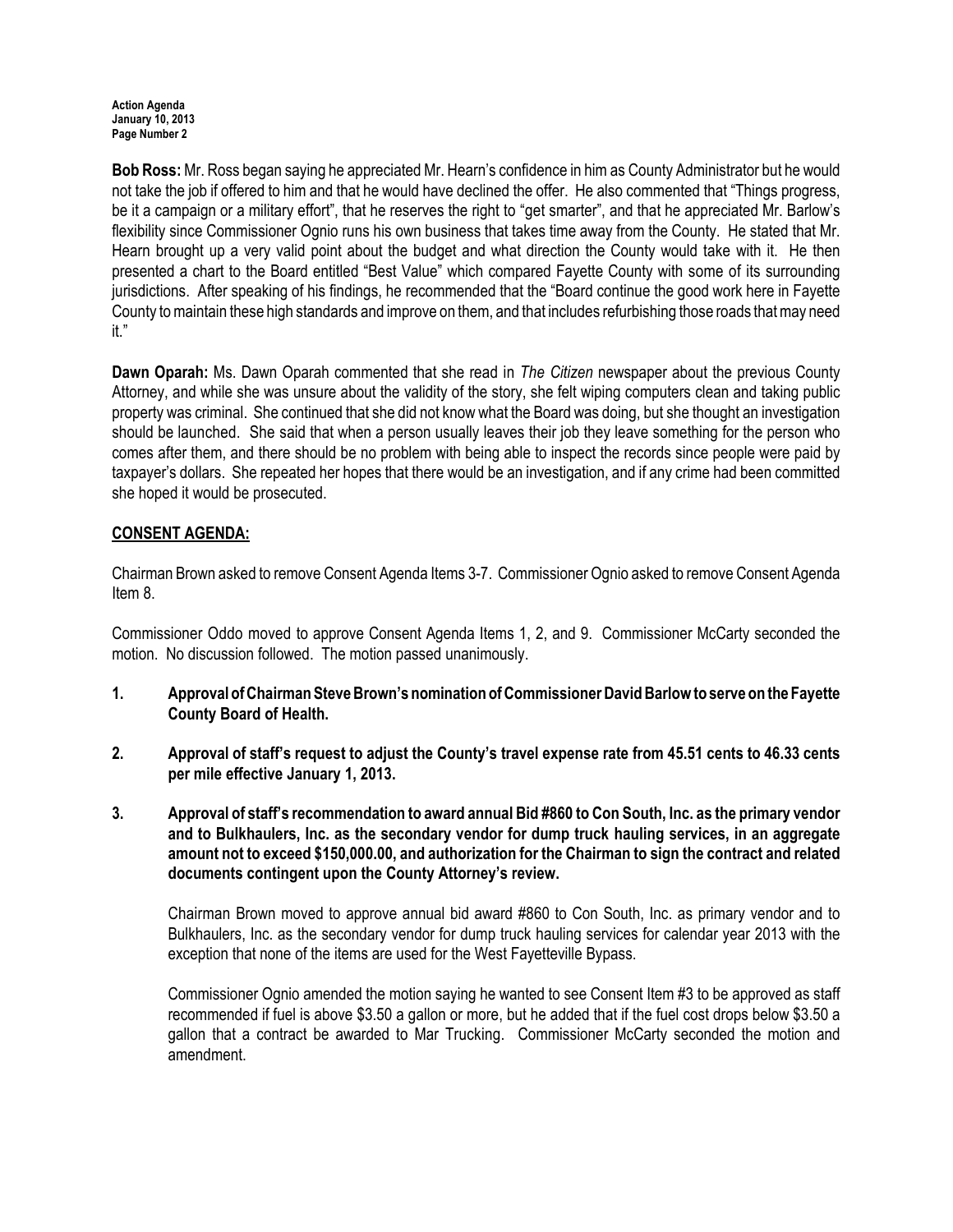Chairman Brown restated the motion to award the bid to Con South, Incorporated as primary vendor and to Bulkhaulers, Inc. for gas prices \$3.50 and above and to Mar Trucking for gas prices below \$3.50, and for none of the items to be used for the West Fayetteville Bypass. Discussion followed.

The motion to award the bid to Con South, Incorporated as primary vendor, to Bulkhaulers, Inc. for gas prices \$3.50 and above, to Mar Trucking for gas prices below \$3.50, and for none of the items to be used for the West Fayetteville Bypass passed unanimously.

## 4. Approval of staff's recommendation to award annual Bid #861 to Hanson's Aggregates of Tyrone for the purchase of eight different virgin stone products and to Stephen's Rock & Dirt, Inc. for the purchase of five recycled stone sizes, in an aggregate amount not to exceed \$200,000.00, and authorization for the Chairman to sign the contract and related documents contingent upon the County Attorney's review.

Chairman Brown moved to approve the Bid #861 with the exception that it not be used for the West Fayetteville Bypass. Commissioner McCarty seconded the motion. No discussion followed. The motion passed unanimously.

# 5. Approval of staff's recommendation to approve Bid #864, awarding two separate annual contracts to Seaco, Inc., for the purchase of CR-2h Emulsion, and authorization for the Chairman to sign the contracts and related documents contingent upon the County Attorney's review.

Chairman Brown moved to approve Bid #864 with the exception that it not be used for the West Fayetteville Bypass.

Commissioner Ognio noted that there was a "not to exceed" amount left off of the agenda, and amended the motion to not exceed \$45,000.00. Chairman Brown accepted the amendment to the motion. Commissioner McCarty approved the motion and the amendment. No further discussion followed.

The motion to approve Bid #864 with the exception that it not be used for the West Fayetteville Bypass, and that it should not exceed \$45,000.00 passed unanimously.

## 6. Approval of staff's recommendation to award annual Bid #865 to Atlanta Paving & Concrete Construction, Inc. for asphalt milling services to be used on various projects, in an amount not to exceed \$250,000.00, and authorization for the Chairman to sign the contract and related documents contingent upon the County Attorney's review.

Chairman Brown moved to approve Bid #865 with the exception that it not be used for the West Fayetteville Bypass. Commissioner McCarty seconded the motion. Discussion followed. The motion passed unanimously.

## 7. Approval of staff's recommendation to award Bid #866 for dust control on gravel roads to South Eastern Road Treatment, for the application of calcium chloride, in the amount of \$2,978.00 per mile, in an amount not to exceed \$60,000.00, and authorization for the Chairman to sign the contract and related documents contingent upon the County Attorney's review.

Chairman Brown moved to approve Bid #866 under the provision that it not be used for the West Fayetteville Bypass. Commissioner McCarty seconded the motion. Discussion followed. The motion passed unanimously.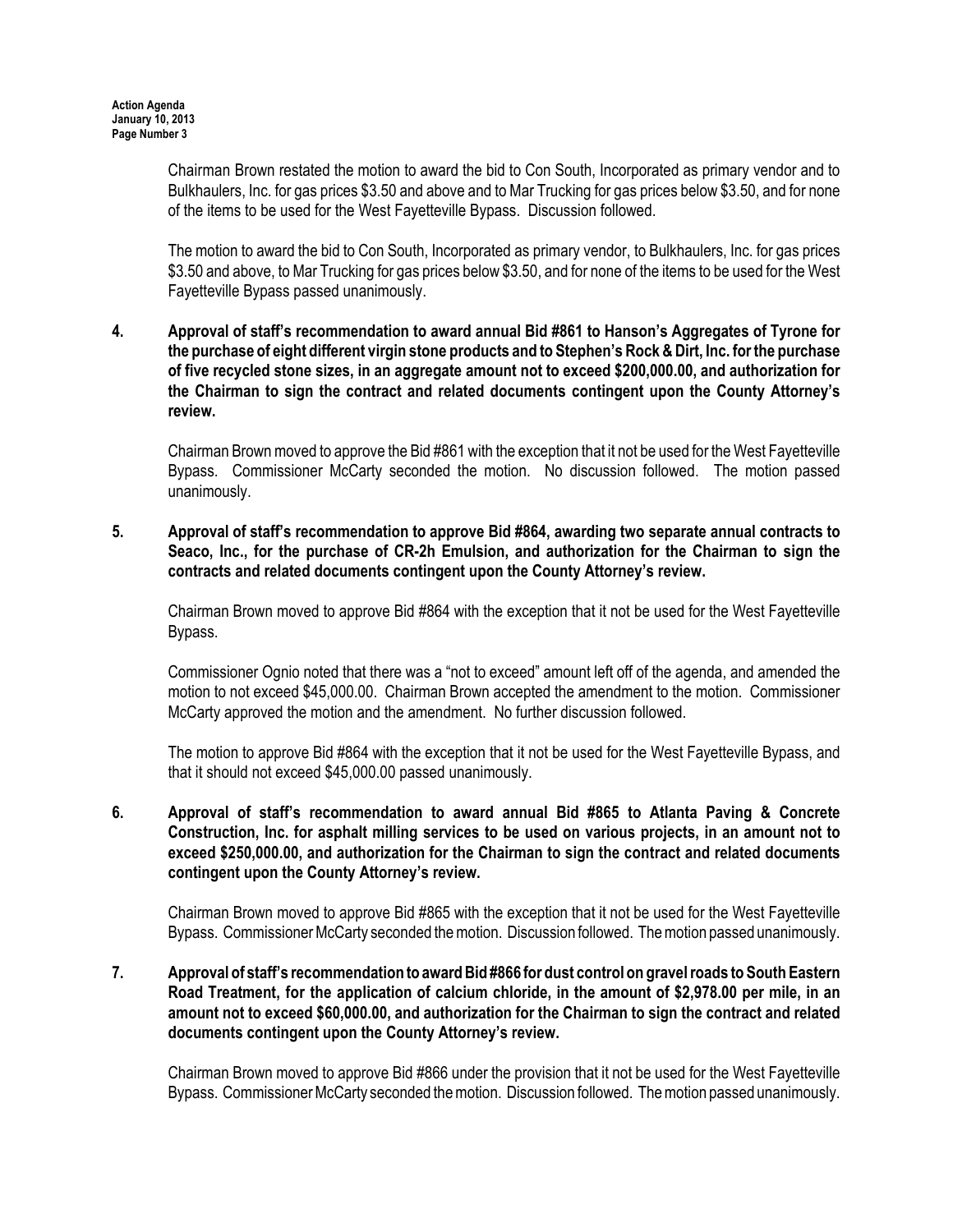8. Approval of the Sheriff's recommendation to purchase and install a Stage 1 Vapor Recovery System, as required by the Georgia Department of Natural Resources' Environmental Protection Division, and further authorization to utilize \$4,600.00 of the General Fund's Unassigned Fund Balance to pay this expense.

Commissioner McCarty moved to Consent Agenda Item 8. Commissioner Oddo seconded the motion. No discussion followed. The motion passed unanimously.

9. Approval of the Water Committee's recommendation to continue the Metropolitan North Georgia Planning District Toilet Rebate Program and to allocate an additional \$50,000 to the program.

#### NEW BUSINESS:

10. Consideration of a sub-lease contract between the Fayette County Development Authority and the City of Fayetteville, Mainstreet Tourism Association for the space vacated by the Chamber of Commerce on the first floor of the Historic County Courthouse.

Mr. Matt Forshee, President and CEO of the Fayette County Development Authority, and Mr. Brian Wismer of the City of Fayetteville, Mainstreet Tourism Association spoke briefly about this item.

Chairman Brown read changes to the contract into the record.

Chairman Brown moved to approve the sub-lease contract with the following changes read into the record based on final legal approval and that the Chairman be authorized to sign the contract. Commissioner McCarty seconded the motion. No discussion followed. The motion passed unanimously.

## 11. Discussion of appointing the 2013 Fayette County Legislative Coordinator.

Commissioner Barlow moved that the new County Administrator, Mr. Steve Rapson, be the Fayette County Legislative Coordinator. Commissioner McCarty seconded the motion. No discussion followed. The motion passed unanimously.

## 12. Consideration of Commissioner David Barlow's recommendation that members of the Fayette County Board of Commissioners be subject to random drug testing in the same manner required of Fayette County employees.

The Board took no action on this item.

## 13. Consideration to approve an employment contract between Fayette County, Georgia and Mr. Steve Rapson appointing Mr. Rapson as Fayette County Administrator.

Chairman Brown moved to move New Business Agenda Item 13 to the front of the Consent Agenda. Commissioner Oddo seconded the motion. No discussion followed. The motion passed unanimously.

Commissioner Oddo moved to accept the contract with the corrections. Commissioner Barlow seconded the motion. No discussion followed. The motion passed unanimously.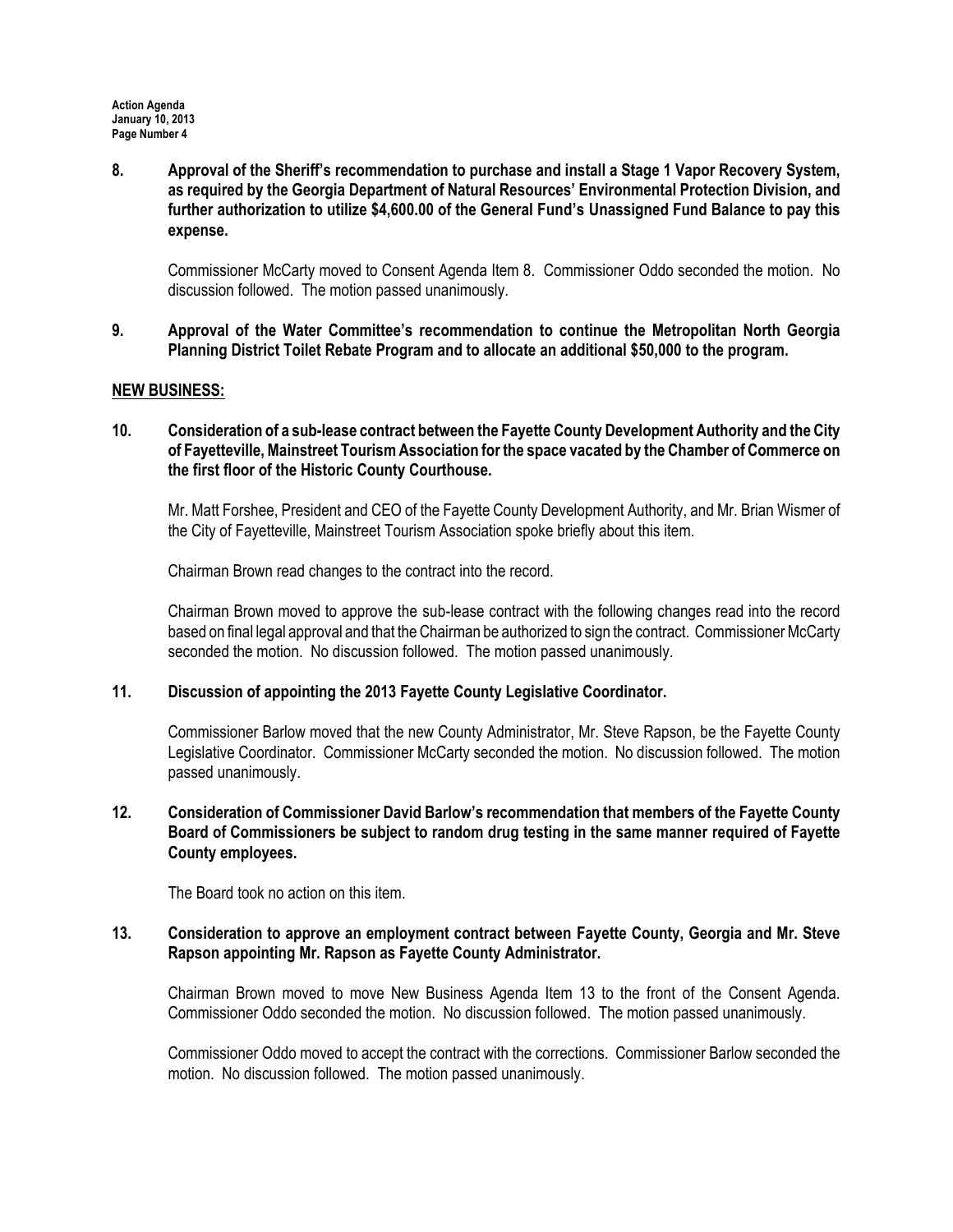#### ADMINISTRATOR'S REPORTS:

Administrator Steve Rapson: County Administrator Steve Rapson said he appreciated the opportunity to be the County Administrator and that he looked forward to working and learning all department heads and helping the Board implement its vision for the County.

## ATTORNEY'S REPORTS:

Announcement of Executive Session: Interim County Administrator Dennis Davenport reported that he had two items for Executive Session involving pending litigation and one item involving threatened litigation, for a total of three items.

## COMMISSIONERS' REPORTS:

Commissioner McCarty: Commissioner McCarty reminded the audience that he previously announced that the Board would eventually stream its meetings on the internet and air them on Channel 23. He said the work is progressing o the project, but there is no budget available. He said the equipment was expensive, that he was looking at some people to donate equipment, and that he anticipated streaming on the internet and being on Channel 23 within six weeks. He closed saying he retired from broadcast and television and that one of his goals was to be on television.

Commissioner Barlow: Commissioner Barlow responded to Mr. Lee Hearn's comments about promises he made both while he was running for Commissioner and after he was elected.

Commissioner Ognio: Commissioner Randy Ognio publically welcomed Mr. Rapson. He said Fayette County was very fortunate to have such a talented person for the position and it was very fortunate that he came to serve the County.

Commissioner McCarty: Commissioner Allen McCarty added that the previous Commission Board determined that the Commissioner Reports could be about anything, including their duck hunting or golf game if that is what they wanted to talk about. He told everyone that the Commissioner Reports are still wide open for a Commissioner to say things that some people may not agree with. He said it would be part of the report process and most of the time it will be of items that are totally relevant to what the citizens need to know and have to know. He also thanked the audience for coming to the meeting.

Chairman Brown: Chairman Brown responded to Ms. Oparah's comments saying the County held an investigation and that the Marshal's report can be obtained from the County Clerk. He then informed everyone that he was looking to form a committee regarding what the County should do with the old jail facility, and he reminded everyone that the County has been pondering the facility for years, that nothing was in the facility, and that the facility is quickly becoming unusable. He continued that the Board is at a juncture where a decsio9n would have to be made about the old jail facility, and he would start working on forming the committee if no one objected. No objection was raised.

Public Facilities Authority, Region Six Mental Health Board, and Library Board: Chairman Brown explained that openings were available on several boards, authorities and commissions, and he asked for a Commissioner to work with the appropriate staff member to fill those appointments. He pointed out that the County had publically advertised the open positions and received a number of applications.